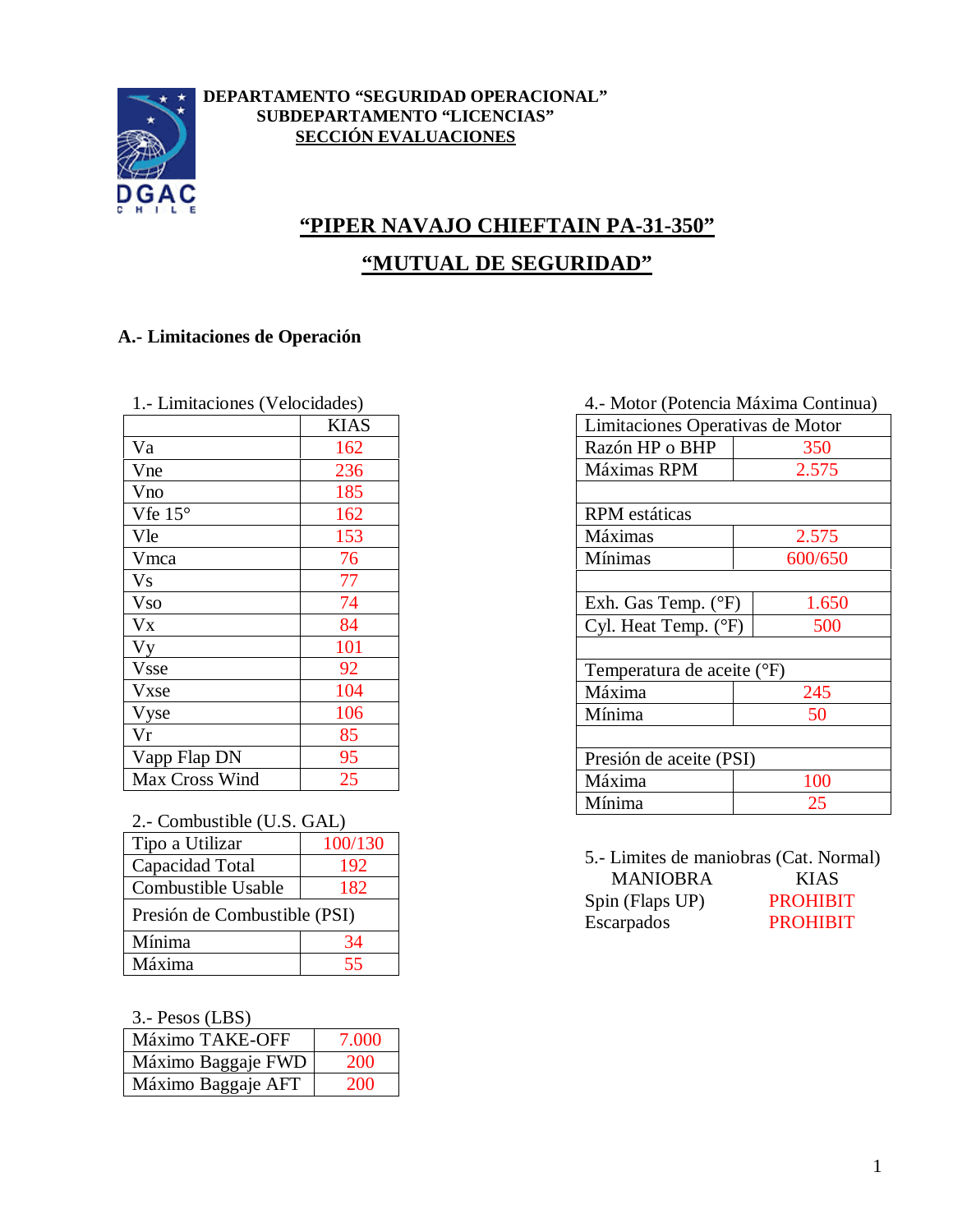#### **B.- Emergencies Procedures**

#### **1.- ENGINE FAILURE DURING NORMAL TAKEOFF (85 KIAS or below)**

#### **a.- If Sufficient runway remains for a safe stop:**

Throttle **IMMEDIATELY CLOSE** Brakes AS REQUIRED Stop Straight Ahead

#### **b.- If Insufficient runway remains for a safe stop:**

| Throttle                                                      | <b>IMMEDIATELY CLOSE</b> |  |
|---------------------------------------------------------------|--------------------------|--|
| Mixture                                                       | <b>IDLE CUT-OFF</b>      |  |
| <b>Master Switch</b>                                          | <b>OFF</b>               |  |
| <b>Fuel Selector</b>                                          | <b>OFF</b>               |  |
| <b>Magnetos Switches</b>                                      | <b>OFF</b>               |  |
| Maintain directional control and maneuver to avoid obstacles. |                          |  |

# **2.- ENGINE FAILURE DURING NORMAL TAKEOFF (above 85 KIAS)**

| <b>MAINTAIN</b>                                |
|------------------------------------------------|
| <b>MAXIMUM CONTINUOUS</b>                      |
| <b>FEATHER</b>                                 |
| <b>RETRACT</b>                                 |
| $5^\circ$ into operative engine                |
| 95 KIAS to 50 ft then accelerate to 104 KIAS   |
| <b>CLOSE</b>                                   |
| 106 KIAS after all obstacles have been cleared |
| <b>COMPLETE</b>                                |
|                                                |

Land as soon as practical at the nearest suitable.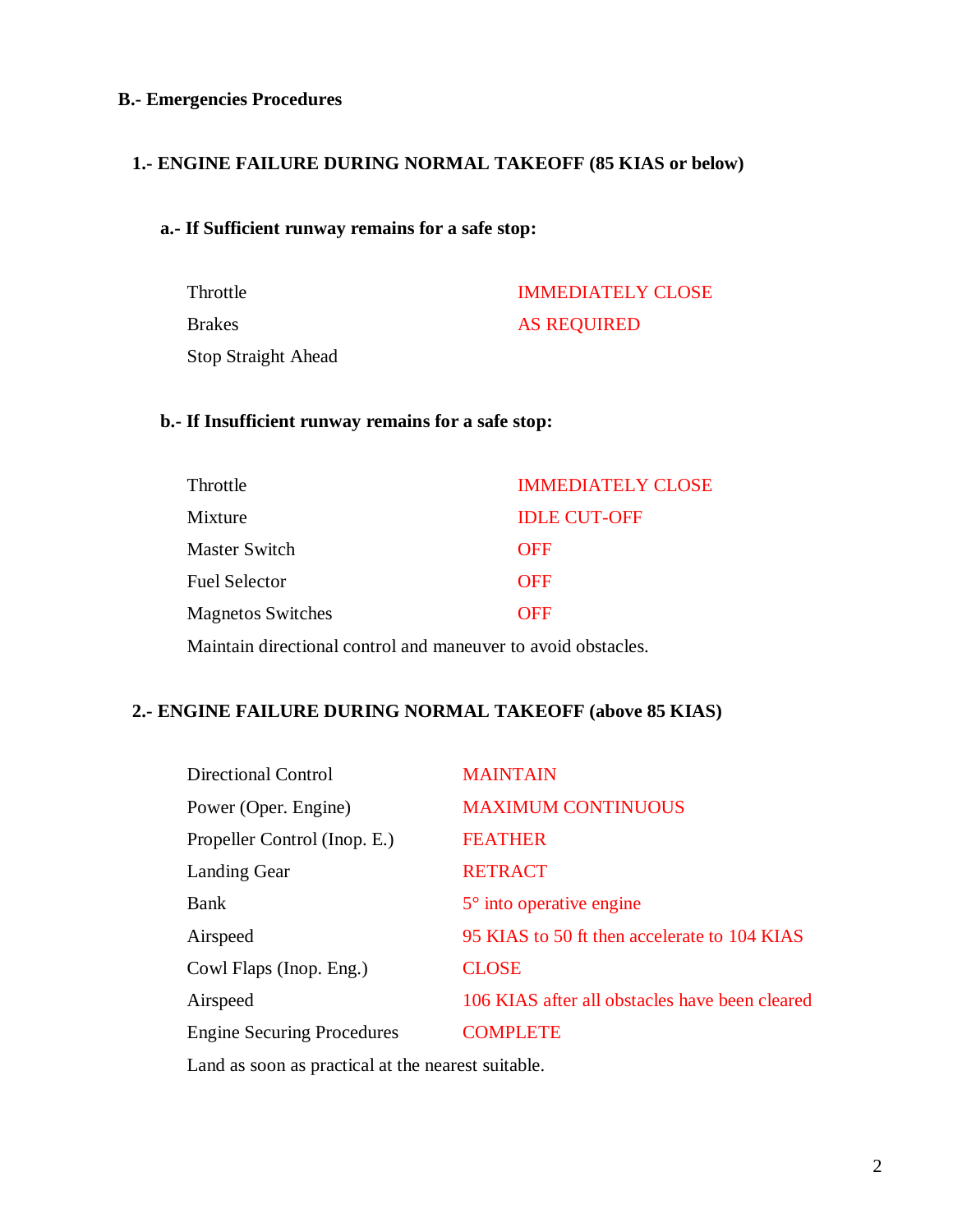# **3.- ENGINE FAILURE DURING FLIGHT (ABOVE 76 KIAS)**

| Inoperative engine | <b>IDENTIFY</b>                       |
|--------------------|---------------------------------------|
| Operative engine   | <b>ADJUSTED AS REQUIRED</b>           |
| Airspeed           | Attain and Maintain at least 106 KIAS |

Before securing inoperative engine:

| <b>Fuel Flow</b>             | CHECK (if deficient – emergency fuel pump ON) |
|------------------------------|-----------------------------------------------|
| <b>Fuel Quantity</b>         | <b>CHECK</b>                                  |
| Fuel Selector (inop. Eng.)   | Switch to other tank containing fuel          |
| Oil pressure and temperature | <b>CHECK</b>                                  |
| Magneto switches             | <b>CHECK</b>                                  |
| Air Start                    | <b>ATTEMPT</b>                                |

If engine does not start, complete Engine Securing Procedure

| Power (Oper. Eng.)                                                                                                                                                                                                                                                                       | <b>AS REQUIRED</b>                                |
|------------------------------------------------------------------------------------------------------------------------------------------------------------------------------------------------------------------------------------------------------------------------------------------|---------------------------------------------------|
| Mixture (Oper. Eng.)                                                                                                                                                                                                                                                                     | <b>ADJUST FOR POWER</b>                           |
| Fuel Quantity (Oper. Eng. Tank)                                                                                                                                                                                                                                                          | <b>SUFFICIENT</b>                                 |
| Emergency Fuel Pump (Oper. Eng.) AS REQUIRED                                                                                                                                                                                                                                             |                                                   |
| Cowl Flap (Oper. Eng.)                                                                                                                                                                                                                                                                   | <b>AS REQUIRED</b>                                |
| Trim                                                                                                                                                                                                                                                                                     | ADJUSTED $(5^{\circ}$ bank into operative engine) |
| <b>Electrical Load</b>                                                                                                                                                                                                                                                                   | Decrease to minimum required                      |
| $\mathbf{r}$ , and $\mathbf{r}$ , and $\mathbf{r}$ , and $\mathbf{r}$ , and $\mathbf{r}$ , and $\mathbf{r}$ , and $\mathbf{r}$ , and $\mathbf{r}$ , and $\mathbf{r}$ , and $\mathbf{r}$ , and $\mathbf{r}$ , and $\mathbf{r}$ , and $\mathbf{r}$ , and $\mathbf{r}$ , and $\mathbf{r}$ , |                                                   |

Land as soon as practical at nearest suitable airport